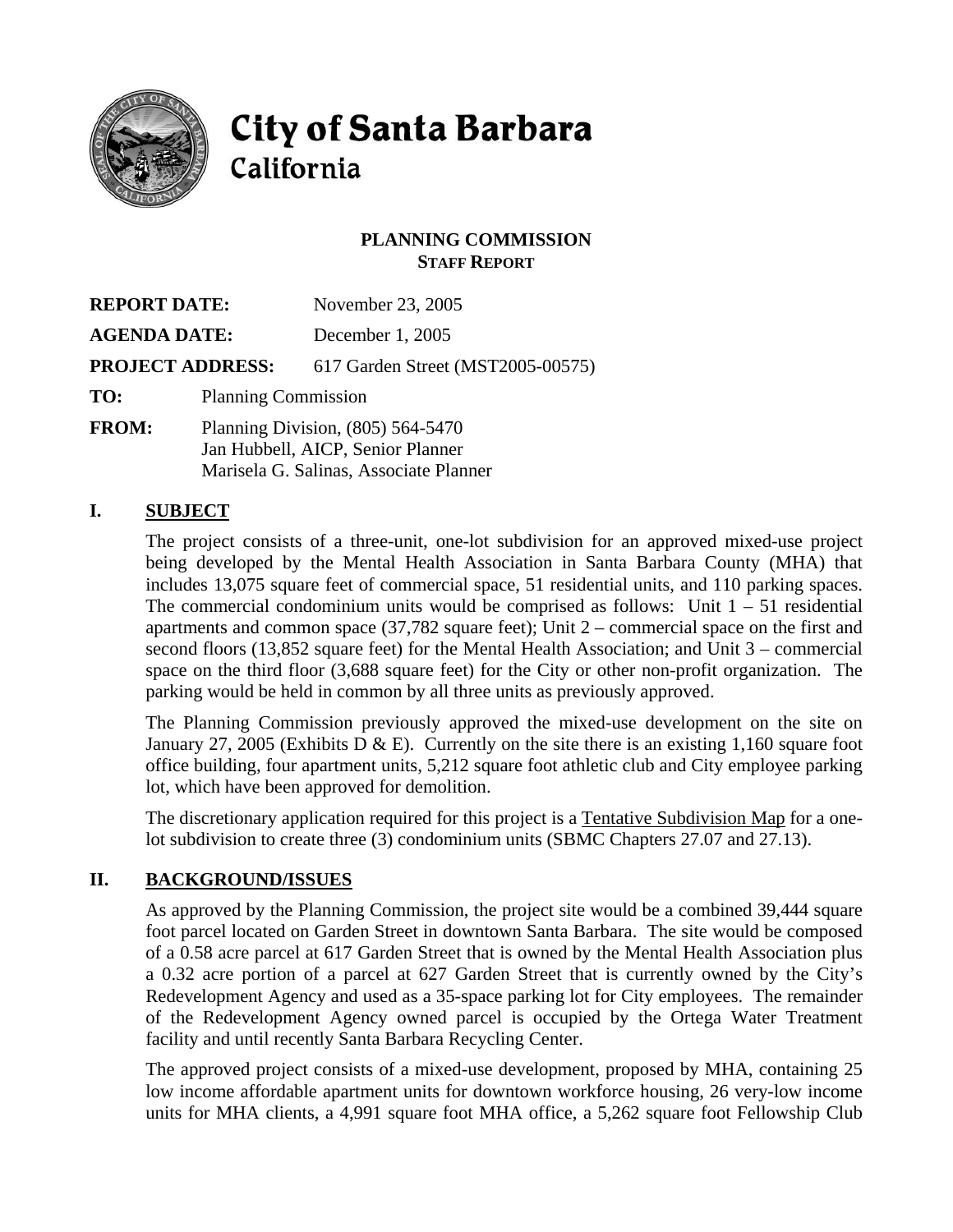Planning Commission Staff Report 617 Garden St. (MST2005-00575) November 23, 2005 Page 2

> for MHA clients, and a 2,822 square foot office/conference facility intended for governmental agencies or non-profit organizations. A total of 110 parking spaces would be provided in a two-level parking garage, including 35 spaces for City employees and 6 spaces for the Alano Club. Vehicular access would be provided via a two-way entry/exit from Garden Street at the northeast corner of the site. Access to the lower level and egress for both levels of parking is accessible from Cota Street via an existing access easement.

> The project included approvals of modifications for a parking reduction and bonus density, a lot line adjustment, development plan approval, and a recommendation to the City Council for a Final Community Priority Designation. At the time the project was approved, it was found consistent with applicable General Plan policies, Building Code, and Zoning Ordinances.

> Since then the project received a preliminary approval from the Architectural Board of Review and continues to move forward through the building plan check process. The applicant has also moved forward on processing a number of agreements and the lot line adjustment, which are required as part of the prior project approval.

> In order to bring this project to fruition, several parties are involved in its financing. This requires a complexity of agreements that necessitates the applicants' request for a one-lot subdivision. While it changes the private ownership of the proposal, it does not change the parameters or conditions of the prior approval.

> The proposal for a three-unit condominium project conforms with applicable City Zoning and Building Ordinances and General Plan policies. Although residential apartments are included as one of the condominium units, it is not considered a residential condominium since the apartments are not proposed to be sold individually. In terms of environmental review, Staff has determined that the project is exempt from further environmental review pursuant to California Environmental Quality Act Guidelines Section 15315 for minor land divisions (Tentative Subdivision Map).

# **III. RECOMMENDATION/FINDINGS**

As analyzed in the prior review of this project, the proposal conforms to all applicable City Zoning and Building Ordinances and General Plan policies. With the exception of a change in ownership, the project has not changed from the approval granted by the Planning Commission earlier this year. Therefore, Staff recommends that the Planning Commission approve the project, making the findings outlined below, and subject to the conditions of approval in Exhibit A.

#### **A. THE TENTATIVE MAP (SBMC §27.07.100)**

The Tentative Subdivision Map is consistent with the General Plan and the Zoning Ordinance of the City of Santa Barbara. The site is physically suitable for the proposed condominiums, the project is consistent with the density provisions of the Municipal Code and the General Plan as previously approved, and the proposed use is consistent with the vision for this neighborhood of the General Plan. The design of the project